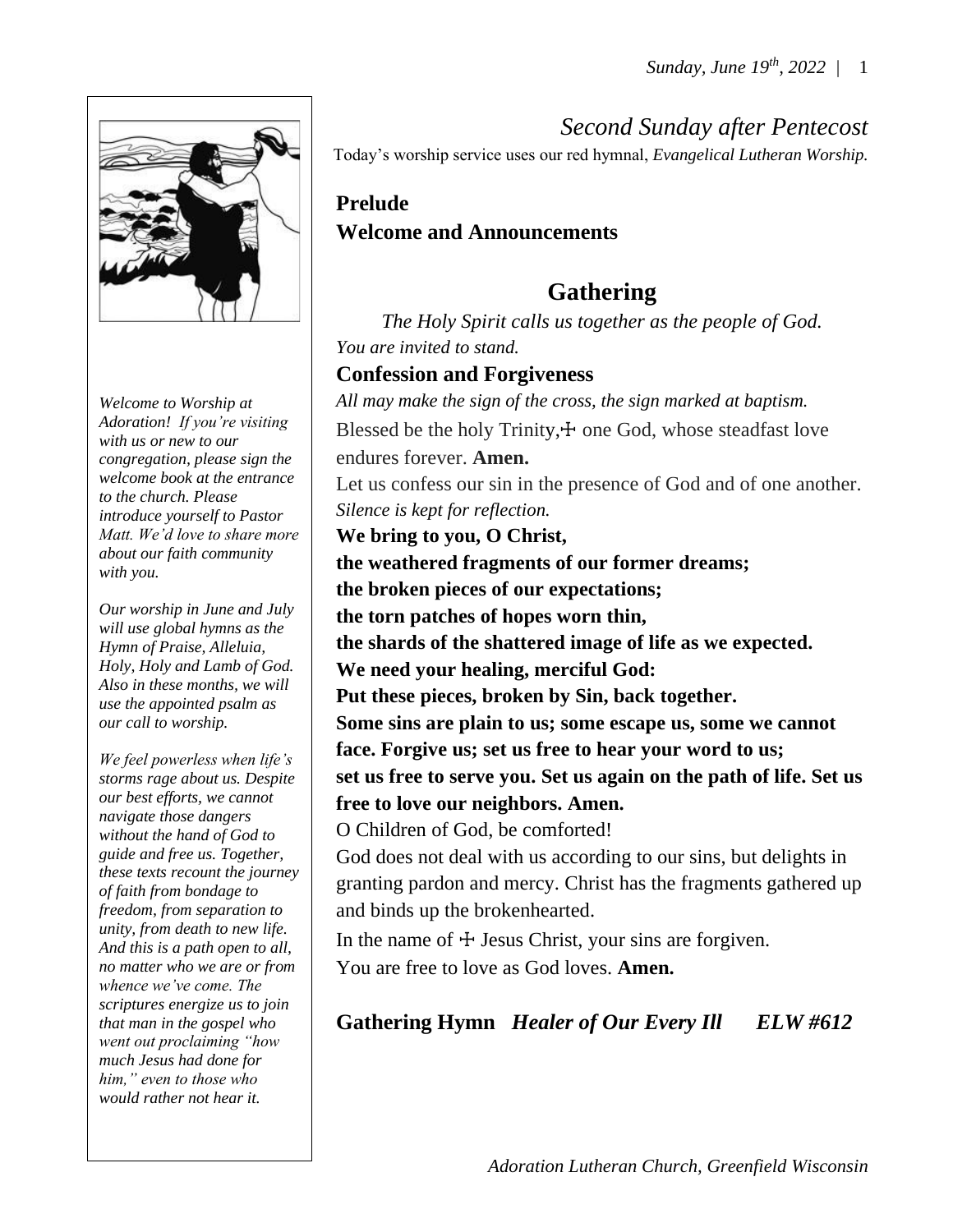*Today, as our nation honors and celebrates Juneteenth, we also commemorate the death of the Emanuel Nine. On June 17, 2015, Clementa C. Pinckney, Cynthia Marie Graham Hurd, Susie Jackson, Ethel Lee Lance, DePayne Middleton-Doctor, Tywanza Sanders, Daniel Lee Simmons, Sharonda Coleman-Singleton, and Myra Thompson were murdered by a self-professed white supremacist while they were gathered for Bible study and prayer at the Emanuel African Methodist Episcopal Church (often referred to as Mother Emanuel) in Charleston, South Carolina. Pastors Pinckney and Simmons were both graduates of the Lutheran Theological Southern Seminary. A resolution to commemorate June 17 as a day of repentance for the martyrdom of the Emanuel Nine was adopted by the Churchwide Assembly of the ELCA in 2019. Congregations of the ELCA are encouraged reaffirm their commitment to repenting of the sins of racism and white supremacy which continue to plague this church, to venerate the martyrdom of the Emanuel Nine, and to mark this day of penitence with study and prayer.*

*This litany joins in lament using the words of Psalm 22, the appointed Psalm for today.*



#### **A Litany amid Racial Violence & Hatred**

But you, O Lord, be not far away; Our Helper, hasten to our aid. **Now we are grieved, once again in pain, anguished, and lamenting the horror of evil unleashed.**  And so we cry out**, Have mercy, O God, have mercy on us.** 

Deliver us from dependence on hatred and violence; save us from the grasp of the jaws of superiority. Evil besets us in our land. **We acknowledge that our nation is socialized in ways that promote and normalize the defending of us's and thems. We cry out against the horrors and agonies of racism.**  And so we cry out, **Have mercy, O God, have mercy on us.** 

We will declare your name to all people; in the midst of the assembly we will praise you. Stand in awe of the Lord, all you children of God.

**Open our ears, O God, open our mouths. Help us to behold one another as you behold us. Help us to be more firmly rooted in the practices of the gospel—so that, when we pray, the way we live will make real the dream of your beloved community within and among us.** 

And so we cry out, **Have mercy, O God, have mercy on us.** 

For the Lord does not despise nor abhor the poor in their poverty; neither is the Lord's face hidden from them; but when they cry out, the Lord hears them.

**Sorrow and heartache have come to us. Death and mourning have visited us. The twin evils of racism and nationalism are still perpetuated among us.**

And so we cry out, **Have mercy, O God, have mercy on us.** 

All the ends of the earth shall remember and turn to the Lord; all the families of nations shall bow before God. For dominion belongs to the Lord, who rules over the nations.

**With the help of your mercy and grace, lead us to think, believe, and change. May your gospel's transforming power by the working of the Holy Spirit be present in us, in our churches, in our nation and all the nations of the earth.** May it be so. **Have mercy, O God, have mercy on us.** 

2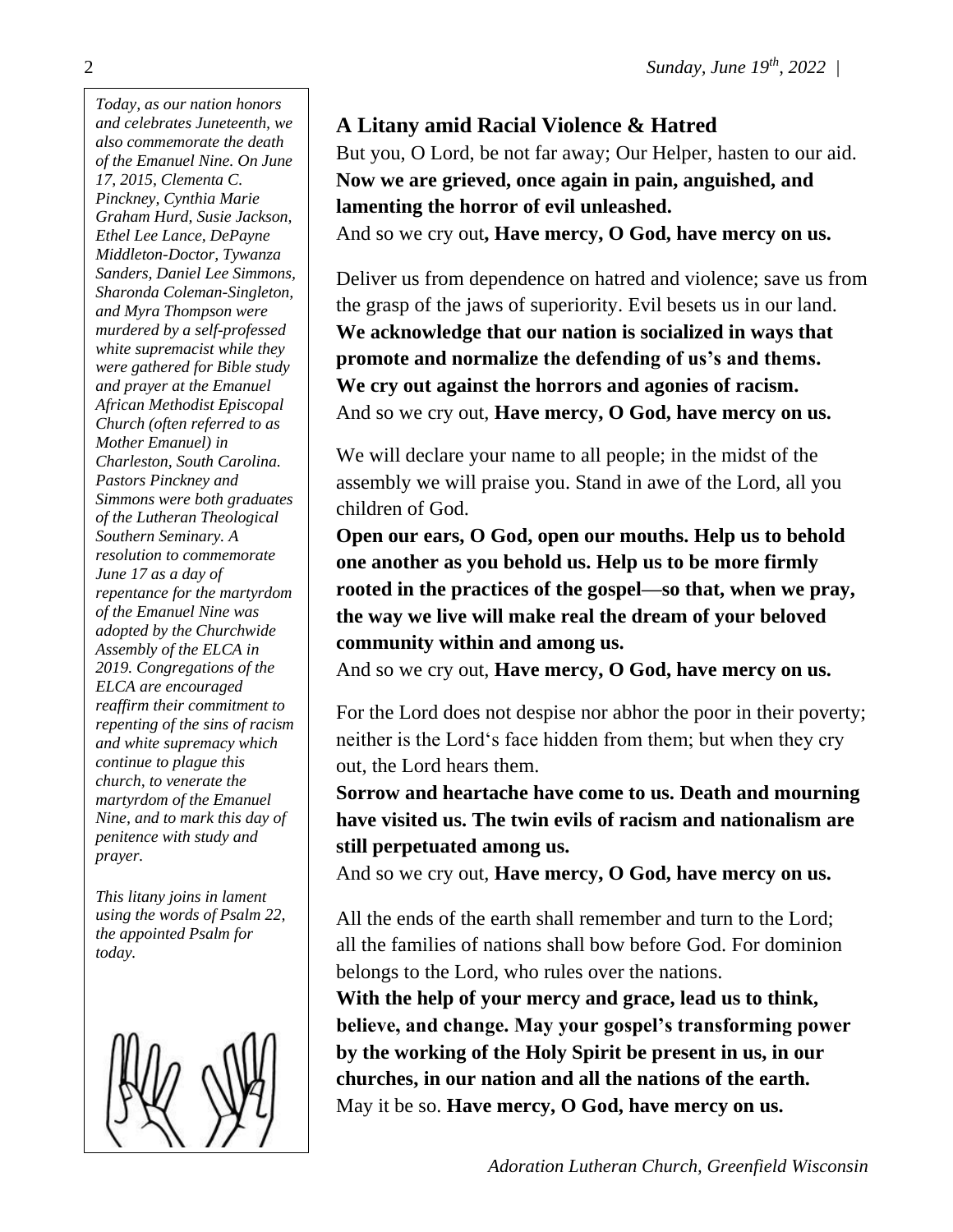

*The prophet Isaiah, speaking to the remnant of God's people who have returned from exile, announces God's impatience. The people's selfabsorption is idolatry, and images of practices that displease God fill this reading. Like a vintner who crushes the grape to release the wine, God will use Israel's exile to establish a new community of the faithful.*

#### **Greeting**

The grace of our Lord Jesus Christ, the love of God, and the communion of the Holy Spirit be with you all. **And also with you.**

#### **Hymn of Praise:** *Oh Sing to the Lord ELW #822*

#### **Prayer of the Day**

The Lord be with you. **And also with you.**

Let us pray. **Gracious God, show us your face. Give us a heart to feed the hungry and to eradicate hunger itself. Heal the legion of sin that plagues us; the iniquity that keeps us from seeing your face in every living being. Lead us back to you, clothed with compassion. Give us a right mind to fulfill your call to love; that we may return to the place where we see your face in all and proclaim your goodness to all.** *Please be seated*.

#### **Word**

*God speaks to us in scripture reading, preaching, and song.*

#### **First Lesson: Isaiah 65:1-9**

A reading from the Book of Isaiah.

<sup>1</sup>I was ready to be sought out by those who did not ask, to be found by those who did not seek me. I said, "Here I am, here I am," to a nation that did not call on my name.

 $2I$  held out my hands all day long to a rebellious people,

who walk in a way that is not good, following their own devices; <sup>3</sup>a people who provoke me to my face continually, sacrificing in gardens and offering incense on bricks;

<sup>4</sup>who sit inside tombs, and spend the night in secret places; who eat swine's flesh, with broth of abominable things in their vessels; <sup>5</sup>who say, "Keep to yourself, do not come near me, for I am too holy for you." These are a smoke in my nostrils, a fire that burns all day long.

 ${}^{6}$ See, it is written before me: I will not keep silent, but I will repay; I will indeed repay into their laps

 $7$ their iniquities and their ancestors' iniquities together, says the Lord; because they offered incense on the mountains and reviled me on the hills, I will measure into their laps full payment for their actions.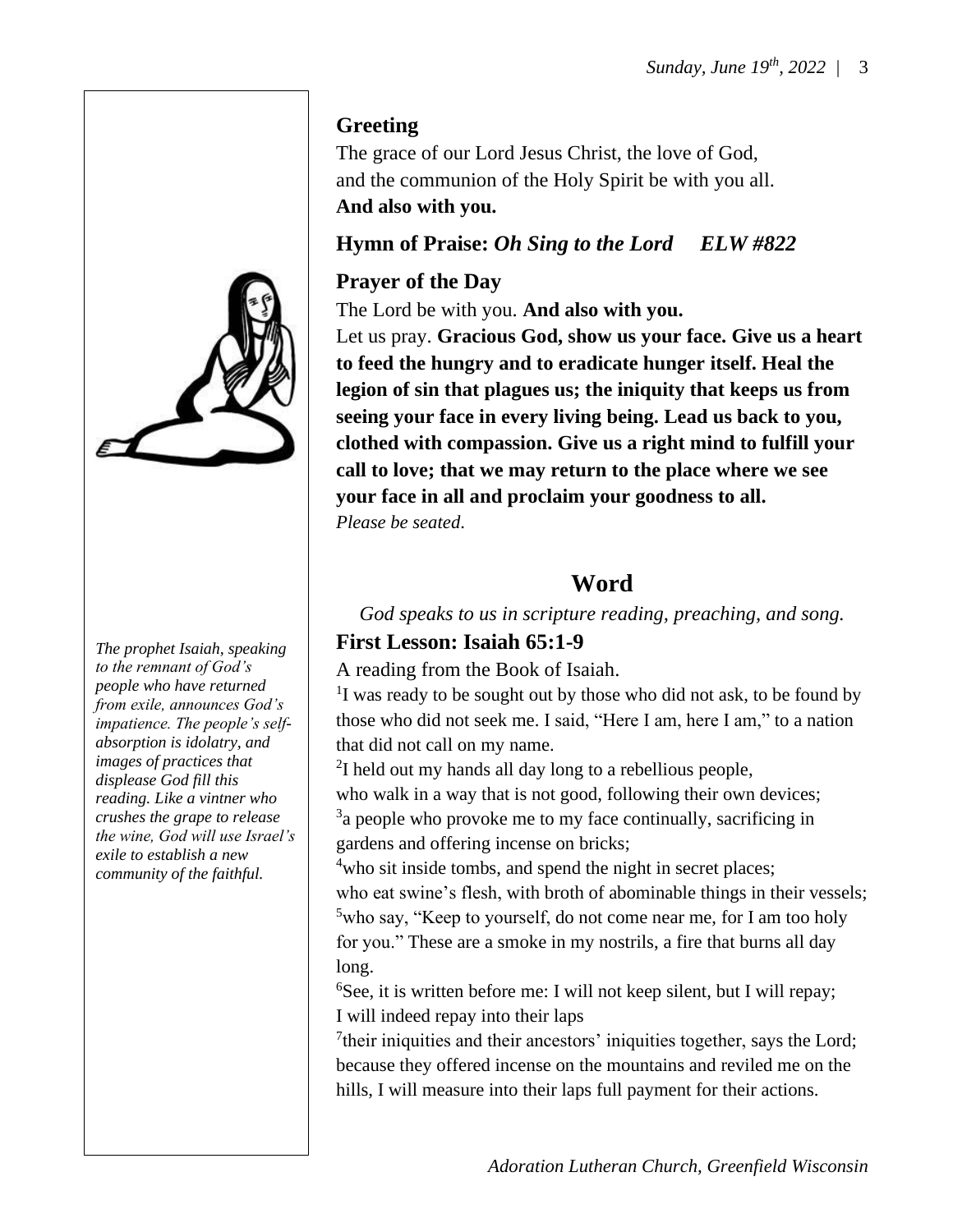${}^{8}$ Thus says the Lord: As the wine is found in the cluster, and they say, "Do not destroy it, for there is a blessing in it," so I will do for my servants' sake, and not destroy them all.

<sup>9</sup>I will bring forth descendants from Jacob, and from Judah inheritors of my mountains; my chosen shall inherit it, and my servants shall settle there.

Word of God, Word of Life. **Thanks be to God.**

#### **Second Lesson: Galatians 3:23-29**

A reading from Paul's letter to the church in Galatia.  $^{23}$ Now before faith came, we were imprisoned and guarded under the law until faith would be revealed. <sup>24</sup>Therefore the law was our disciplinarian until Christ came, so that we might be justified by faith.  $^{25}$ But now that faith has come, we are no longer subject to a disciplinarian, <sup>26</sup>for in Christ Jesus you are all children of God through faith.  $27\text{As}$  many of you as were baptized into Christ have clothed yourselves with Christ. <sup>28</sup>There is no longer Jew or Greek, there is no longer slave or free, there is no longer male and female; for all of you are one in Christ Jesus. <sup>29</sup>And if you belong to Christ, then you are Abraham's offspring, heirs according to the promise. Word of God, Word of Life. **Thanks be to God.**

# **Children's Time**

*You are invited to stand.* **Gospel Acclamation** *Celtic Alleluia* **ELW#174**

# **Gospel Reading: Luke 8:26-39**

The Holy Gospel according to St. Luke, the eighth chapter **Glory to you, O Lord.**

<sup>26</sup>Then [Jesus and his disciples] arrived at the country of the Gerasenes, which is opposite Galilee.  $^{27}$ As he stepped out on land, a man of the city who had demons met him. For a long time he had worn no clothes, and he did not live in a house but in the tombs.

<sup>28</sup>When he saw Jesus, he fell down before him and shouted at the top of his voice, "What have you to do with me, Jesus, Son of the Most High God? I beg you, do not torment me"—<sup>29</sup>for Jesus had commanded the unclean spirit to come out of the man.

*Adoration Lutheran Church, Greenfield Wisconsin*

*For Paul, baptism is a powerful bond that unites people not only with God but with other believers. Those who call themselves children of God experience a transformation that removes prejudices of race, social class, or gender in favor of true unity in Christ.*

*Young people are called forward for an age-specific reflection.*

*After an Easter Season focused on the gospel of John, we return to stories from Luke's gospel throughout the summer. Jesus' mission includes foreigners and his authority extends to the casting out of demons. Some who witness Jesus' work are seized with confusion and fear, but the man who was healed is commissioned to give testimony to God's mercy and power.*

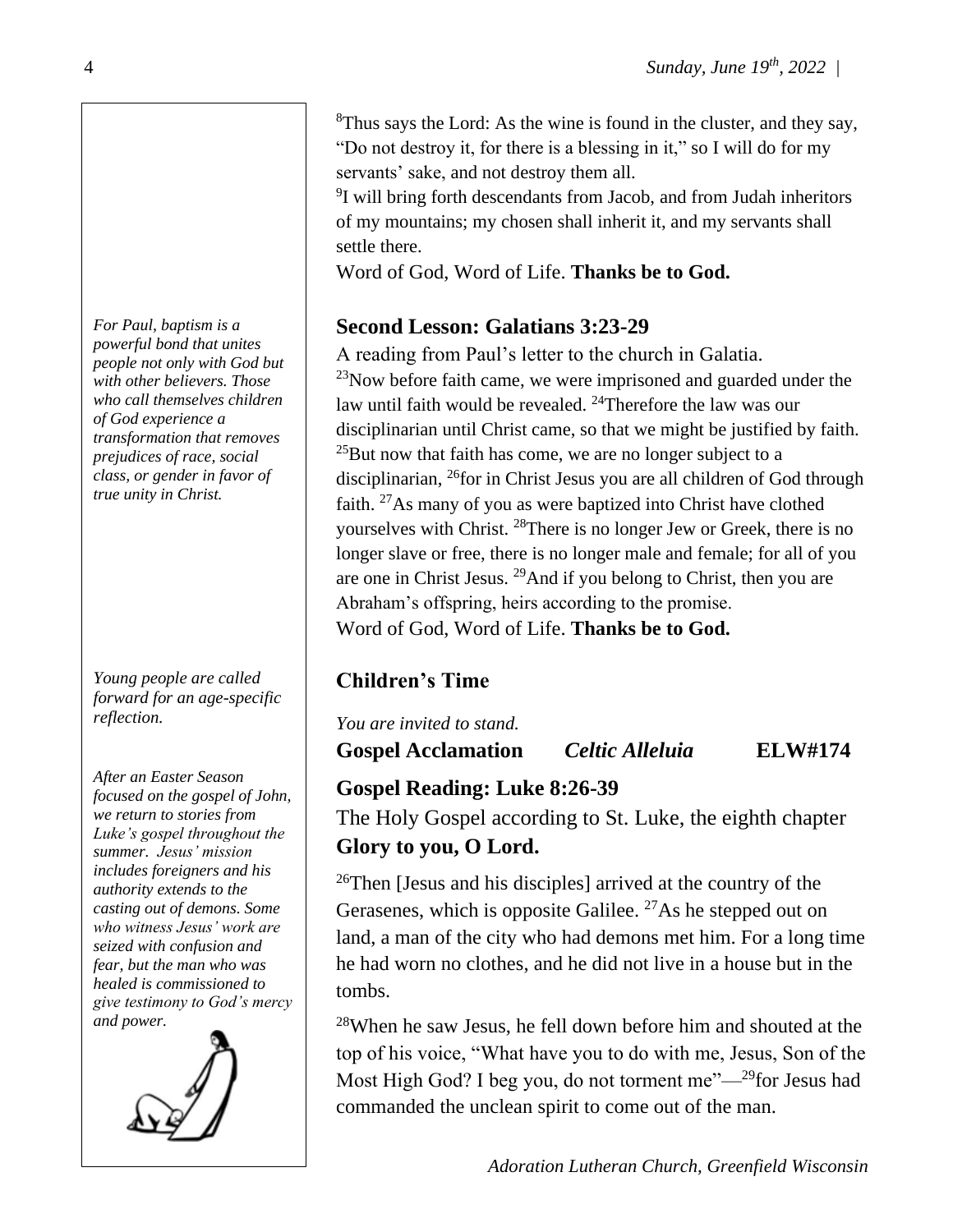

(For many times it had seized him; he was kept under guard and bound with chains and shackles, but he would break the bonds and be driven by the demon into the wilds.)  $30$  Jesus then asked him, "What is your name?" He said, "Legion"; for many demons had entered him. <sup>31</sup>They begged him not to order them to go back into the abyss.

 $32$ Now there on the hillside a large herd of swine was feeding; and the demons begged Jesus to let them enter these. So he gave them permission. <sup>33</sup>Then the demons came out of the man and entered the swine, and the herd rushed down the steep bank into the lake and was drowned.

<sup>34</sup>When the swineherds saw what had happened, they ran off and told it in the city and in the country. <sup>35</sup>Then people came out to see what had happened, and when they came to Jesus, they found the man from whom the demons had gone sitting at the feet of Jesus, clothed and in his right mind. And they were afraid. <sup>36</sup>Those who had seen it told them how the one who had been possessed by demons had been healed. <sup>37</sup>Then all the people of the surrounding country of the Gerasenes asked Jesus to leave them; for they were seized with great fear. So he got into the boat and returned. <sup>38</sup>The man from whom the demons had gone begged that he might be with him; but Jesus sent him away, saying, <sup>39</sup> Return to your home, and declare how much God has done for you." So he went away, proclaiming throughout the city how much Jesus had done for him.

The Gospel of the Lord. **Praise to you, O Christ.**

#### **Sermon**

**Hymn of the Day** *Praise the One Who Breaks the Darkness ELW #843*

*You are invited to stand.*

#### **Apostles' Creed**

 **I believe in God, the Father almighty, creator of heaven and earth.**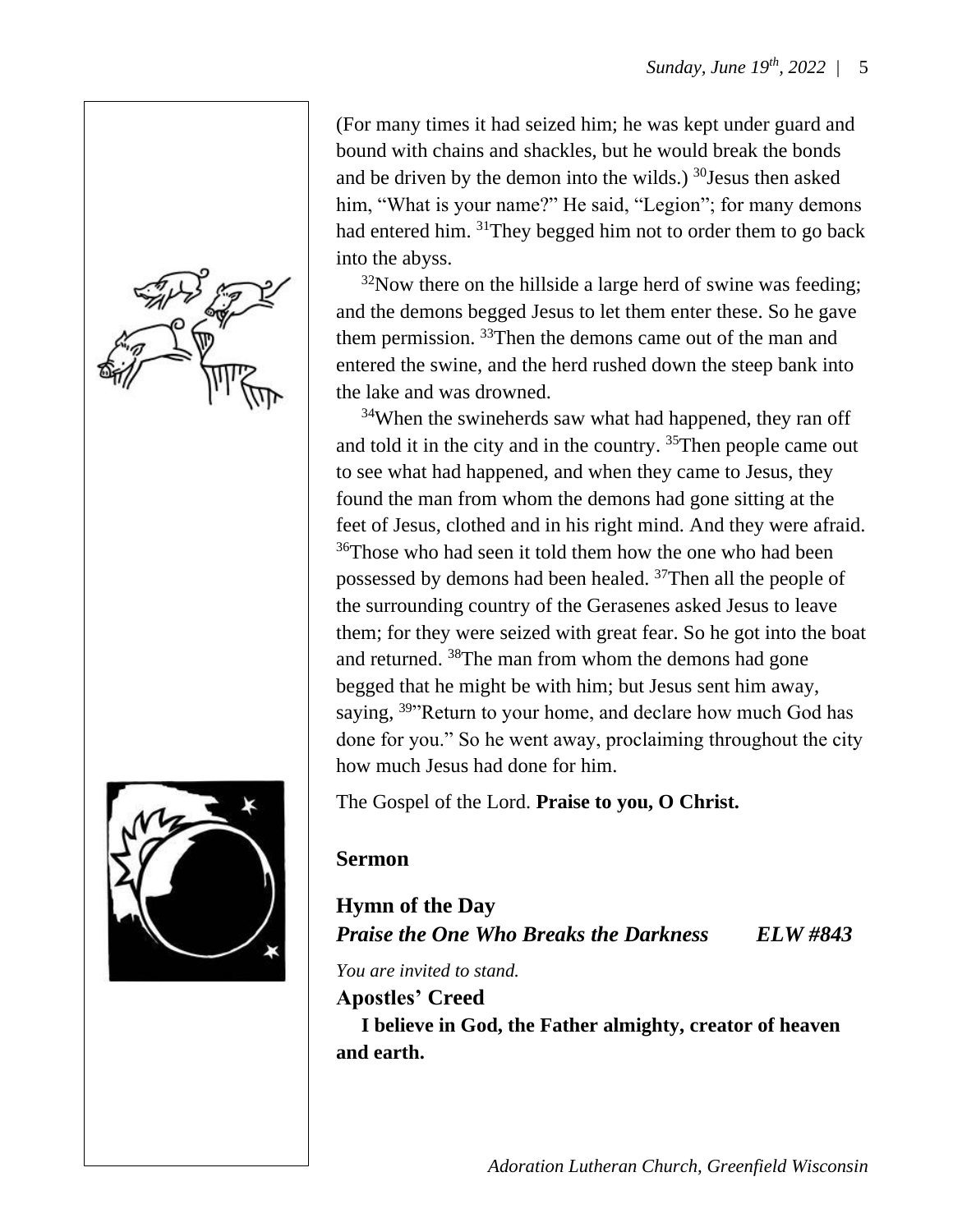#### *We hold the following people in our prayers:*

*The child and adults swept away in flooding near our church neighborhood this week, for rescue teams and for their families. For those displaced and impacted by wildfires in Arizona; flooding in Montana and Wyoming.*

*Debbie & Carol (friends of Joyce Weinert), in hospice care; Glen (friend of Joyce Weinert), facing cancer; Marilyn, Amy & Family (sister and family of Kathy Wakefield); Carol Glisch, grieving the death of her sister-in-law Judie; Pat Koch; Mary Anne Markiewicz; Ruth Bauer; Betty Wing; John & Kathy Imp; Ron Voegeli (son of Dick & JoAnn); Jackie (Jan Rinderle's niece); Norah, Hannah, and Lauren (friends of Prs. Matt & Delaney);*

#### *We continue to pray for strength and recovery for:*

*Perry Buck; Dick Voegeli; Jan Rinderle; Pat (Cousin of Donna Babilius); Joani Bettin; Bob Bauer; Lindsay Pelaez (niece of the Schmidt family); Akasha (Great-granddaughter of Joyce Weinert)*

#### *We keep in our prayers:*

*Keith (Sandy Eigner's brotherin-law); Susan (Darlene Witkowiak's daughter); Jeremy (nephew to Tom Nowakowski); Karen (Sandy Ringwall's sister); Caroline (Jill Lindberg's daughter); Scott & Debbie (family of Margaret Duris); Shelby and the Taylor Daniels Family (friends of Crystal Januchowski)*



 **I believe in Jesus Christ, God's only Son, our Lord, who was conceived by the Holy Spirit, born of the virgin Mary, suffered under Pontius Pilate, was crucified, died, and was buried; he descended to the dead.** 

**On the third day he rose again; he ascended into heaven, he is seated at the right hand of the Father, and he will come to judge the living and the dead.**

 **I believe in the Holy Spirit, the holy catholic church, the communion of saints, the forgiveness of sins, the resurrection of the body, and the life everlasting. Amen.** 

#### **Prayers of Intercession**

Set free from captivity to sin and death, we pray to the God of resurrection for the church, people in need, and all of creation.

#### *After each petition is read, name your specific prayers for the petition aloud or in the silence of your hearts.*

God of dreams and prophecy: Send your wisdom, knowledge, faith, and persistence to all who share your liberating gospel. We pray for the church.

*Add your prayers for its leaders, mission, and unity.* God, in your mercy, **receive our prayer.**

God of fire, God of whirlwind: Reveal yourself through all living things. Sanctify your groaning creation. We pray for the planet.

*Name your prayers for the planet and all living things.*

God, in your mercy, **receive our prayer.**

God of many names: Draw near to your people as life is overshadowed by what divides. Where wars have not yet ceased, come quickly. Open your path of peace.

We pray for the nations and the world.

*Name your prayers for countries and conflicts and peoples.* God, in your mercy, **receive our prayer.**

God of comfort and strength: We look for your Spirit. Accompany all in sorrow and in crisis; in uncertainty and in despair. Abide with us. We pray for healing.

*Name your prayers for healing and wholeness*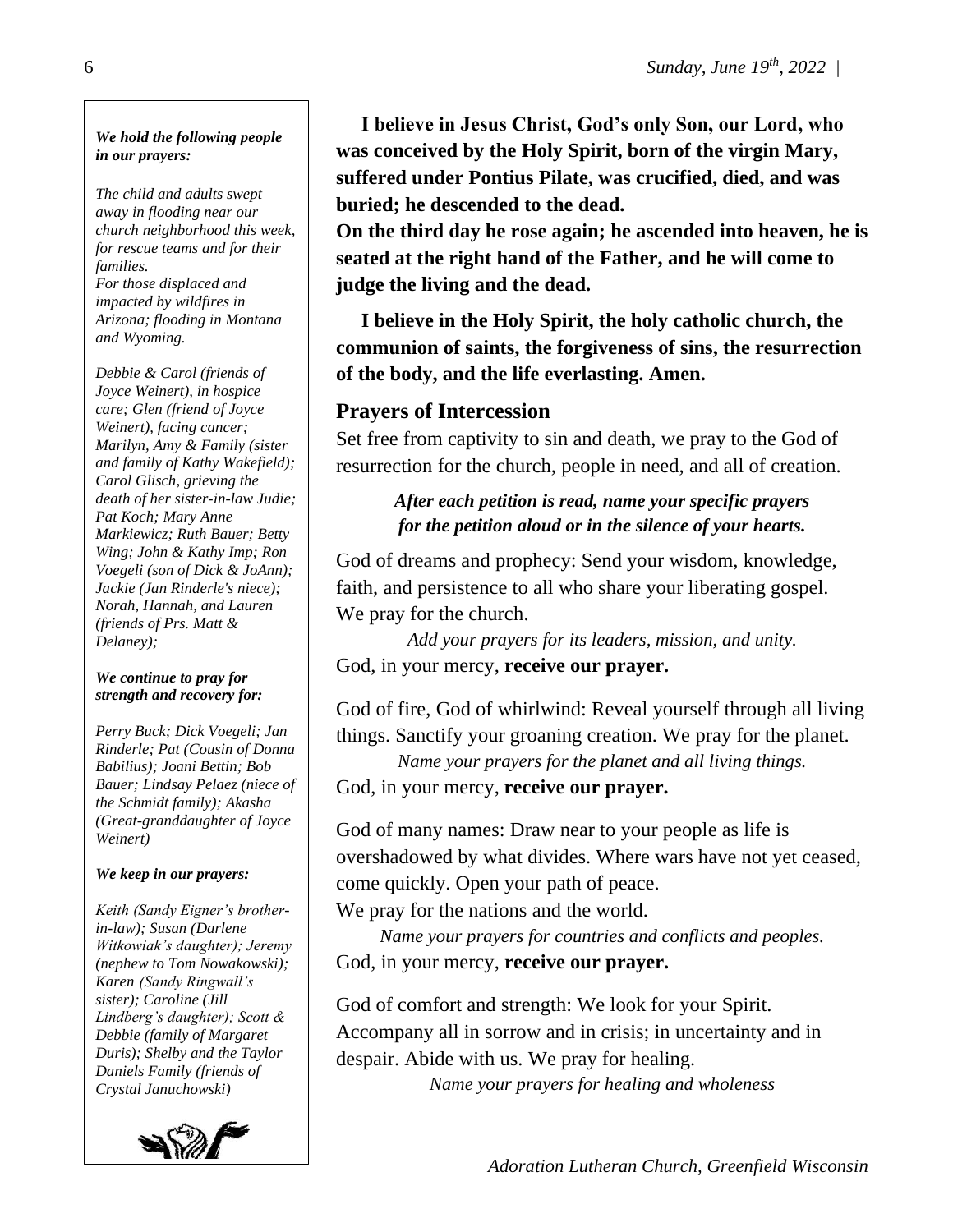

God of Relationships: Infuse this congregation with the fruits of your Holy Spirit. Bless our global and local partnerships. Open us to the stirrings of your mission.

We pray for our congregation and its values.

*Name your prayers for Adoration and our the wider community.* God, in your mercy, **receive our prayer.**

God, Giver of Life: Be near to those who have died. Enfold those near death in your loving arms. Meet us in our fear and raise them, with all the saints, by your mercy. We pray for the grieving.

*Name those who have recently died and those grieving.* God, in your mercy, **receive our prayer.**

In your mercy, O God, respond to these prayers, and renew us by your life-giving Spirit; through Jesus Christ, our Savior. **Amen**

#### **Sharing of the Peace**

The peace of Christ be with you always. **And also with you.** *Today we give our tithes and offerings by bringing them forth as we come to receive Communion.* 

#### *Meal*

*God feeds us with the presence of Jesus Christ. You are invited to stand.*

#### **Preparation Prayer**

Let us pray. **God of abundance: you have set before us a plentiful harvest. As we feast on your goodness, strengthen us to labor in your field, and equip us to bear fruit for the good of all, in the name of Jesus. Amen**

#### **The Great Thanksgiving**

The Lord be with you. **And also with you.** Lift up your hearts. **We lift them up to the Lord.** Let us give thanks to the Lord our God. **It is right to give God thanks and praise.**

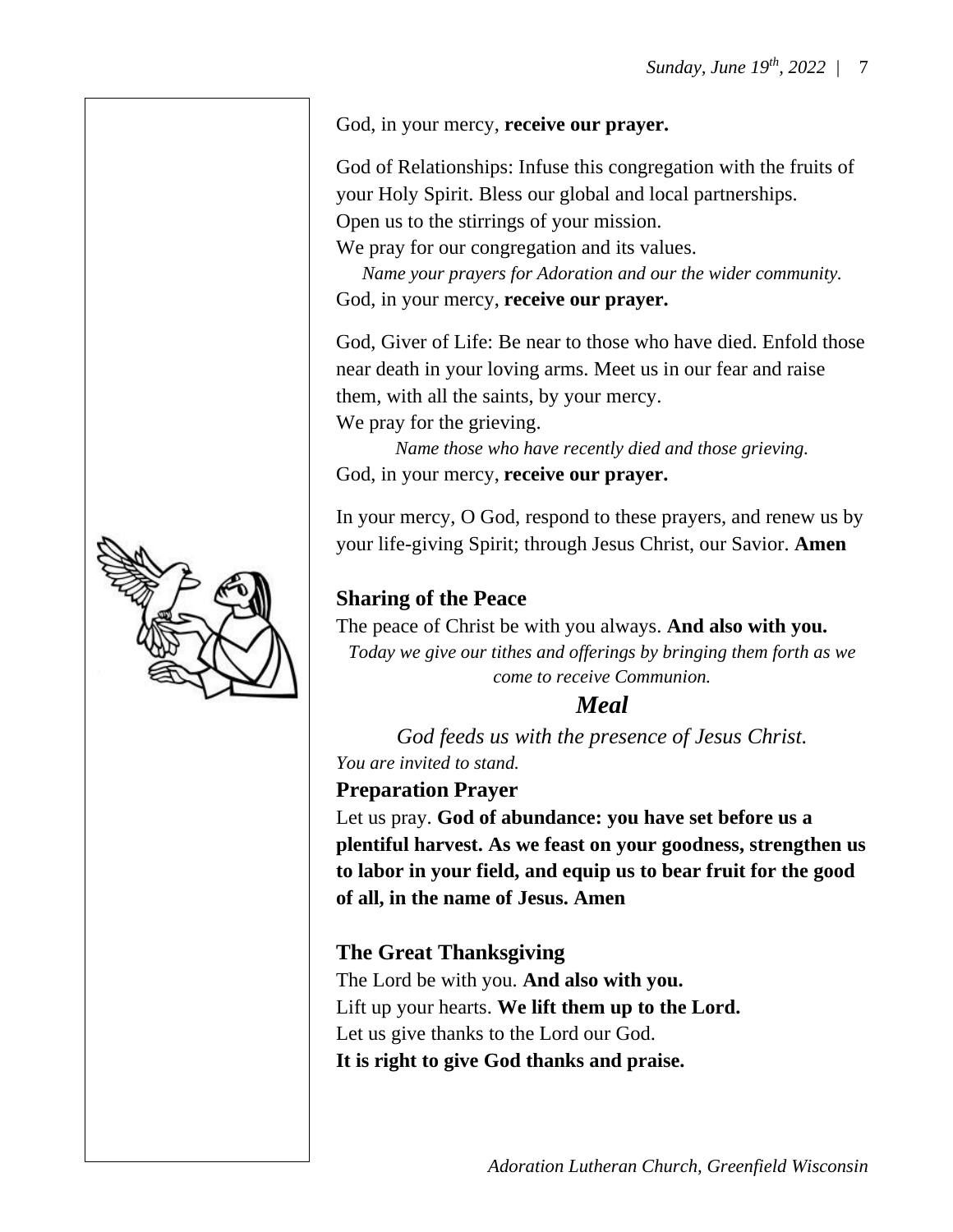#### **The Proper Preface**

With great joy, our God we praise, for the blessings of our days. For the mercy we receive; through the cross of Christ we're freed. Freed to love and serve like Christ; God's love promises us life. Give us strength, our call to hear, we sing with saints, far and near:

**Sanctus** *You Are Holy* **ELW #525**



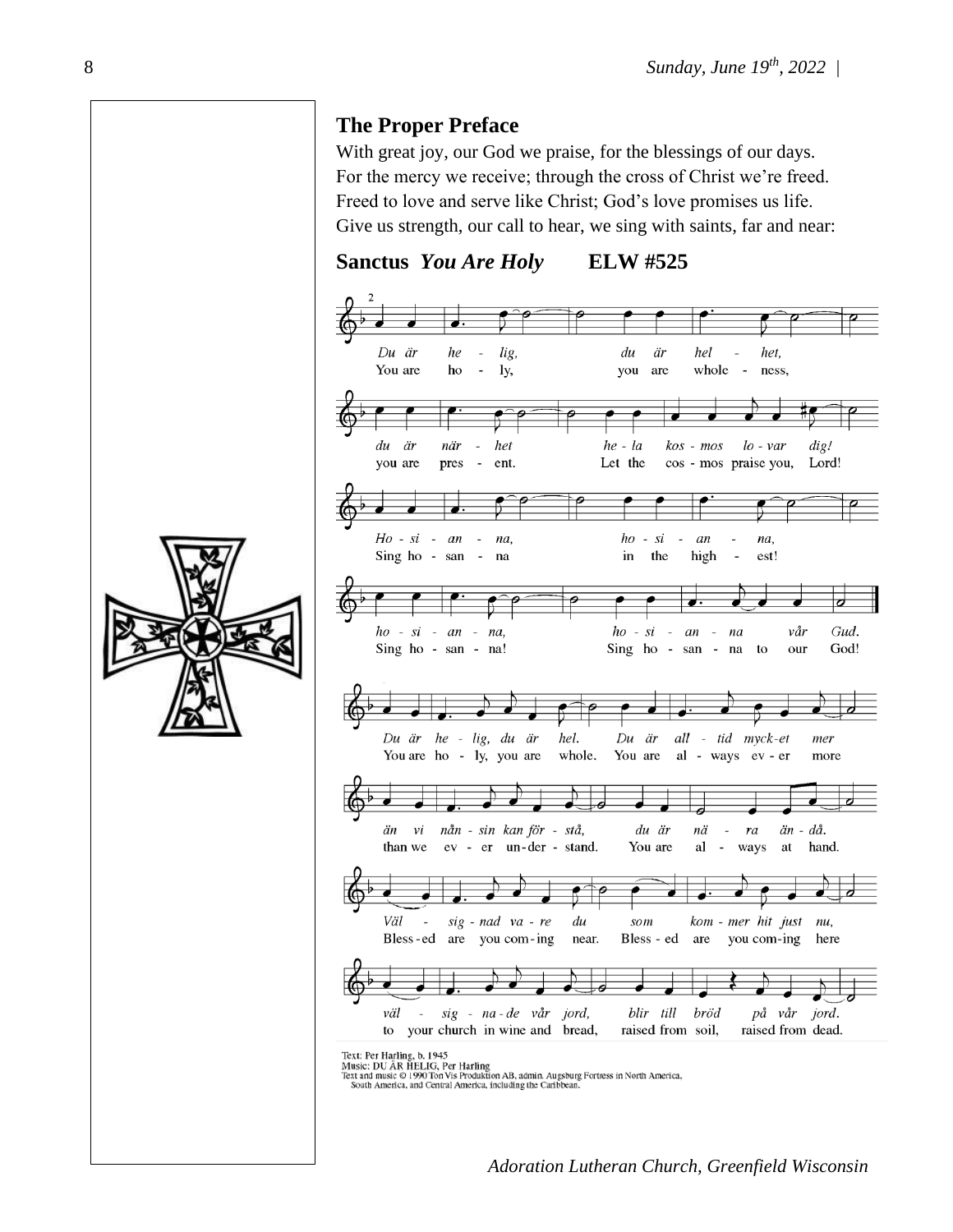



### **Eucharistic Prayer**

Holy God, Breath of life and Fire of love: with a mighty wind you brought creation into being, and by a pillar of fire you led your people into freedom.

**We praise you for the gift of your Son, who poured out your Spirit on his disciples of every race and nation.**

#### **Words of Institution**

#### **Epiklesis** *(Come, Holy Spirit)*

Remembering, therefore, his death, resurrection, and the sending of the holy and life-giving Spirit, we await Christ's coming again to renew the face of the earth.

Send now your Holy Spirit upon us and upon this meal: anoint us with your gifts of faith, hope, and love, that, with thankful hearts, we may be witnesses to your Son.

**Through him all glory and honor is yours, Almighty Father, with the Holy Spirit, in your holy Church, both now and forever. Amen**

#### **The Lord's Prayer**

Gathered into one by the Holy Spirit, let us pray as Jesus taught us.

**Our Father, who art in heaven, hallowed be thy name, thy kingdom come, thy will be done, on earth as it is in heaven. Give us this day our daily bread; and forgive us our trespasses, as we forgive those who trespass against us; and lead us not into temptation, but deliver us from evil. For thine is the kingdom, and the power, and the glory, forever and ever. Amen.** *Please be seated.*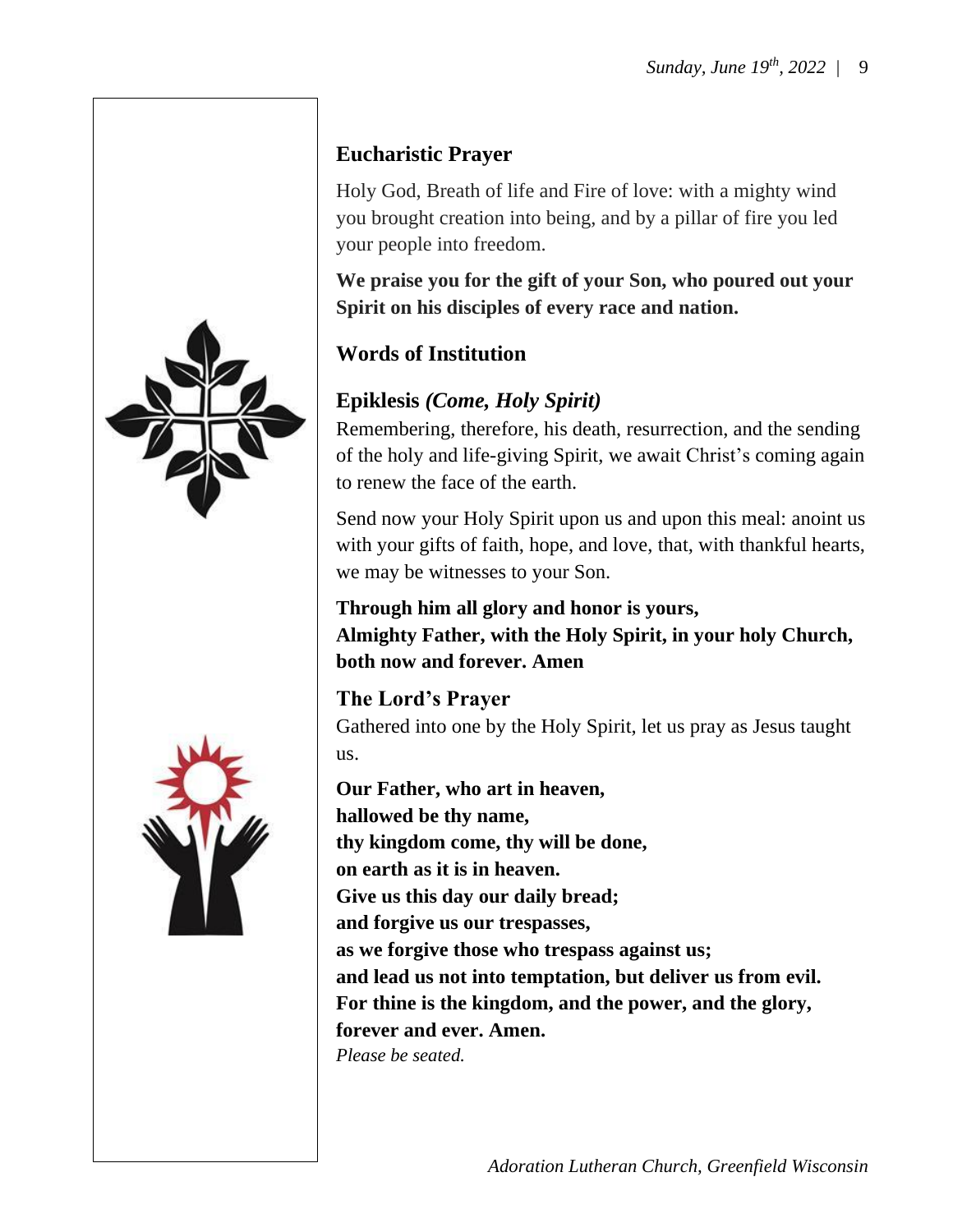#### *ON RECEIVING HOLY COMMUNION*

*You are invited to the Lord's Table by the Lord Jesus Christ himself. Therefore, Adoration Lutheran Church practices "Open Communion," which means we do not restrict anyone from receiving this gracefilled gift of God. Jesus loves everyone and welcomes everyone to his table of grace and peace. Gluten-free options are available.*



*We come forward to share in Holy Communion today. Please place used cups in the baskets on the end of the front pews. You may choose to receive a wafer and a poured cup of wine or juice or a presealed packet containing both a wafer and juice. Gluten-free wafers available by indicating your need to the server. All are welcome to come forth and receive a blessing.*

# **Invitation to Communion Lamb of God (ACS #962)**

*Please wait to come forward for Holy Communion until we have completed singing the "Lamb of God."*

#### In This Feast of Love sä. Täs sä  $p\ddot{o}$ y däs täs sä In this feast of love. this  $\mathbf{1}$ in  $\overline{2}$ In bread and wine, this this in 3 Grant us peace,  $\Omega$ Lord, grant us pöy däs sä syn  $ti$ sil le feast  $\alpha$ f love. Lord, you share your bread and wine, you have prom ised. `fill peace,  $\Omega$ Lord; **us** with the  $Ju$  -  $ma$  -  $lan$ Ka rit sa! it  $\emph{se}$  $-si$ an - nat, blood and your  $bod - y$ , God. Je  $\overline{\phantom{a}}$ sus, Lamb of Lord. to be with us, Lamb. of God div ine. Word. joy of your  $Spir - it$ , ev er liv  $\frac{\text{in}g}{\text{in}g}$

#### **Communion**

Text: Jarkko Maukonen; tr. Mark Sedio, b. 1954 Music: TÄSSÄ PÖYDÄSSÄ, Jarkko Maukonen; arr. Mark Sedio Text and music © 2017, 2020 Jarkko Maukonen, admin. Augsburg Fortress

### **Hymn During Communion** *Let Us Break Bread Together on Our Knees ELW #471*

*You are invited to stand.*

**Post-Communion Blessing**

#### **Prayer After Communion**

Let us pray. **Life-giving God, through this meal you have bandaged our wounds and fed us with your mercy. Now send us forth to live for others, both friend and stranger, that all may come to know your love. This we pray in the name of Jesus. Amen.**

#### **Sending**

*God blesses us and sends us in mission to the world.*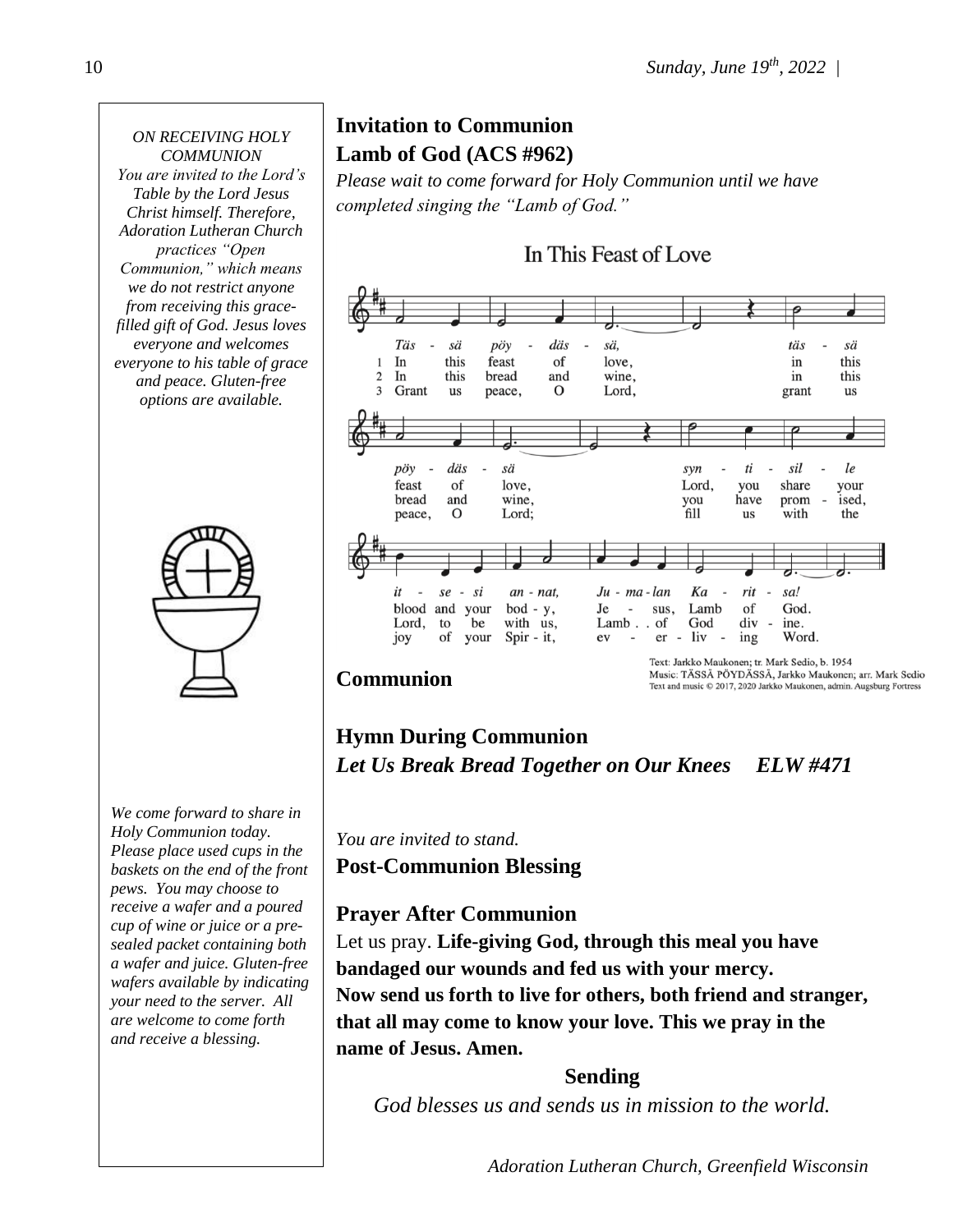#### **A Prayer and Blessing for Father's Day**

Let us pray. God our parent, be among us all who celebrate and all who mourn on Father's Day. Bless fathers and father-like people in our lives. Accompany those yearning to be fathers. Comfort those who miss their fathers, fathers who grieve, those who grieve because they cannot be fathers, those who choose not to become parents, and those who have never known a loving father. Open us to receive your nurturing love from all who serve Fathering roles in our lives, especially those we name before you now.

#### *Speak aloud the names of paternal figures in your life.*

God of all creation, pour out your blessing on all fathers and those who provide fatherly care. You have made them in your image and given them children to love and care for in your name. In all circumstances give them your mercy, grace, and love. We ask this in Jesus' name. **Amen.**

#### **Blessing**

The God of peace, Father,  $\pm$  Son, and Holy Spirit, bless you, comfort you, and show you the path of life this day and always. **Amen.**

# *ELW #677*

**Sending Hymn** *This Little Light of Mine*

**Dismissal** Go in peace. Love your neighbor. **Thanks be to God.**

# **Postlude**

*Adoration Lutheran Church A Congregation of the Evangelical Lutheran Church in America* 3840 West Edgerton Avenue - Greenfield, WI 53221 Phone: 414.281.0414 www.adorationlc.com [adorationlutheran@gmail.com](about:blank)